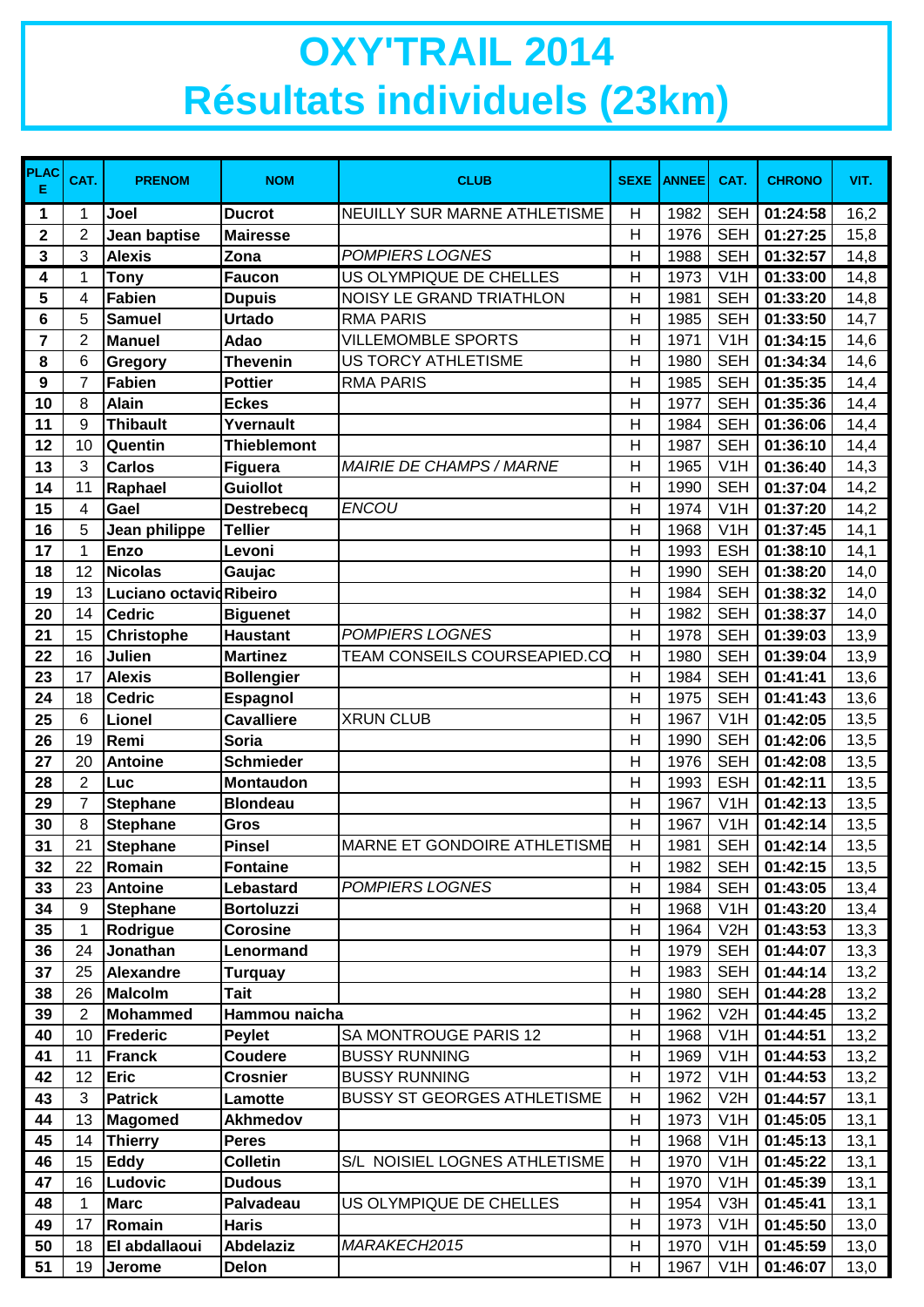| 52  | 27             | Gael                  | Lejeune               |                                    | H              | 1978 | <b>SEH</b>       | 01:46:10 | 13,0 |
|-----|----------------|-----------------------|-----------------------|------------------------------------|----------------|------|------------------|----------|------|
| 53  | 20             | <b>Emmanuel</b>       | <b>Muller</b>         | <b>BUSSY RUNNING</b>               | H              | 1968 | V <sub>1</sub> H | 01:46:15 | 13,0 |
| 54  | 28             | <b>Sebastien</b>      | Crochu                |                                    | H              | 1979 | <b>SEH</b>       | 01:46:23 | 13,0 |
| 55  | 29             | <b>Emmanuel</b>       | Pompee                |                                    | $\mathsf{H}$   | 1978 | <b>SEH</b>       | 01:46:28 | 13,0 |
| 56  | 30             | <b>Patrick</b>        | <b>Moulin</b>         |                                    | $\overline{H}$ | 1981 | <b>SEH</b>       | 01:46:30 | 13,0 |
| 57  | 21             | <b>Francois</b>       | <b>Thiollet</b>       | US OLYMPIQUE DE CHELLES            | $\mathsf{H}$   | 1969 | V <sub>1</sub> H | 01:46:31 | 13,0 |
| 58  | 31             | Julien                | <b>Deroche</b>        | SA MONTROUGE PARIS 12              | H              | 1981 | <b>SEH</b>       | 01:46:39 | 12,9 |
| 59  | 32             | Eric                  | <b>Oudin</b>          | <b>POMPIERS LOGNES</b>             | $\overline{H}$ | 1979 | <b>SEH</b>       | 01:46:50 | 12,9 |
| 60  | 1              | <b>Myriam</b>         | Oger                  |                                    | F              | 1978 | <b>SEF</b>       | 01:47:08 | 12,9 |
| 61  | 33             | Quentin               | <b>Fleury</b>         | <b>CLUB SPORTIF CACL</b>           | $\overline{H}$ | 1986 | <b>SEH</b>       | 01:47:24 | 12,8 |
| 62  | 4              | <b>Francis</b>        | <b>Tange</b>          |                                    | H              | 1961 | V <sub>2</sub> H | 01:47:49 | 12,8 |
| 63  | 22             | <b>Alain</b>          | <b>Matondzi</b>       |                                    | $\overline{H}$ | 1967 | V <sub>1</sub> H | 01:47:58 | 12,8 |
| 64  | $\overline{2}$ | <b>Ixel</b>           | Dal piccol            |                                    | F              | 1986 | <b>SEF</b>       | 01:47:58 | 12,8 |
| 65  | 34             | <b>Aurelien</b>       | Racine                |                                    | H              | 1978 | <b>SEH</b>       | 01:48:01 | 12,8 |
| 66  | 23             | <b>Bouvart</b>        | <b>Sebastien</b>      |                                    | H              | 1971 | V1H              | 01:48:10 | 12,8 |
| 67  | 5              | <b>Christian</b>      | Sauttreau             |                                    | H              | 1963 | V <sub>2</sub> H | 01:48:11 | 12,8 |
| 68  | 35             | <b>Damien</b>         | Journet               |                                    | $\mathsf{H}$   | 1986 | <b>SEH</b>       | 01:48:12 | 12,8 |
| 69  | 36             | <b>Fabrice</b>        | <b>Pierre charles</b> |                                    | H              | 1977 | <b>SEH</b>       | 01:48:27 | 12,7 |
| 70  | 37             | <b>Arnaud</b>         | <b>Bruno</b>          | MARNE ET GONDOIRE ATHLETISME       | $\mathsf{H}$   | 1975 | <b>SEH</b>       | 01:48:35 | 12,7 |
| 71  | 1              | <b>Nathalie</b>       | <b>Jadot</b>          |                                    | F              | 1972 | V1F              | 01:48:47 | 12,7 |
| 72  | 38             | <b>Nicolas</b>        | Reginard              |                                    | $\mathsf{H}$   | 1977 | <b>SEH</b>       | 01:48:51 | 12,7 |
| 73  | 6              | <b>Patrice</b>        | Guizon                |                                    | H              | 1961 | V <sub>2</sub> H | 01:49:00 | 12,7 |
| 74  | 39             | <b>Nicolas</b>        | Gagneux               |                                    | $\overline{H}$ | 1979 | <b>SEH</b>       | 01:49:03 | 12,7 |
| 75  | 7              | Philippe              | Hamon                 |                                    | H              | 1964 | V2H              | 01:49:04 | 12,7 |
| 76  | 40             | Julien                | Ramel                 |                                    | $\mathsf{H}$   | 1976 | <b>SEH</b>       | 01:49:05 | 12,7 |
| 77  | 24             | <b>Sven</b>           | <b>Krapf</b>          |                                    | H              | 1965 | V <sub>1</sub> H | 01:49:10 | 12,6 |
| 78  | 25             | Jean philippe         | Jouanne               | <b>BUSSY ST GEORGES ATHLETISME</b> | $\mathsf{H}$   | 1965 | V <sub>1</sub> H | 01:49:11 | 12,6 |
| 79  | 41             | Gerald                | Mac wing              |                                    | H              | 1985 | <b>SEH</b>       | 01:49:16 | 12,6 |
| 80  | 3              | <b>Elodie</b>         | <b>Bernascon</b>      | <b>DEFI DE FILLES</b>              | F              | 1984 | <b>SEF</b>       | 01:49:17 | 12,6 |
| 81  | 26             | Olivier               | Gillet                |                                    | H              | 1971 | V <sub>1</sub> H | 01:49:23 | 12,6 |
| 82  | 42             | <b>Vincent</b>        | <b>Billerach</b>      |                                    | $\overline{H}$ | 1975 | <b>SEH</b>       | 01:49:24 | 12,6 |
| 83  | 43             | <b>Thomas</b>         | Joudiou               | SA MONTROUGE PARIS 12              | H              | 1984 | <b>SEH</b>       | 01:49:29 | 12,6 |
| 84  | 44             | <b>Thomas</b>         | <b>Gallot</b>         |                                    | $\mathsf{H}$   | 1980 | <b>SEH</b>       | 01:49:30 | 12,6 |
| 85  | 27             | <b>Olivier</b>        | <b>Barotte</b>        | US OLYMPIQUE DE CHELLES            | H              | 1973 | V1H              | 01:49:41 | 12,6 |
| 86  | 45             | <b>Thibaut</b>        | <b>Aupetit</b>        |                                    | H              | 1988 | <b>SEH</b>       | 01:49:42 | 12,6 |
| 87  | 8              | <b>Philippe</b>       | <b>Desvergne</b>      |                                    | H              | 1964 | V2H              | 01:49:52 | 12,6 |
| 88  | 3              | <b>Thibaut</b>        | Joncquez              |                                    | H              | 1993 | <b>ESH</b>       | 01:50:06 | 12,5 |
| 89  | 46             | <b>Bastien</b>        | <b>Doraphe</b>        |                                    | H              | 1987 | <b>SEH</b>       | 01:50:06 | 12,5 |
| 90  | 28             | <b>David</b>          | <b>Toffolon</b>       |                                    | $\mathsf{H}$   | 1971 | V <sub>1</sub> H | 01:50:07 | 12,5 |
| 91  | 47             | <b>Nicolas</b>        | <b>Cottereau</b>      |                                    | $\mathsf{H}$   | 1977 | <b>SEH</b>       | 01:50:16 | 12,5 |
| 92  | 48             | <b>Christophe</b>     | <b>Javelle</b>        | UNION FAMILIALE DE QUINCY          | H              | 1978 | <b>SEH</b>       | 01:50:17 | 12,5 |
| 93  | 49             | <b>Hugues</b>         | <b>Desmoulins</b>     |                                    | H              | 1976 | <b>SEH</b>       | 01:50:21 | 12,5 |
| 94  | 29             | <b>Laurent</b>        | <b>Foucault</b>       |                                    | H              | 1966 | V <sub>1</sub> H | 01:50:34 | 12,5 |
| 95  | 2              | <b>Viviane</b>        | <b>Jacques</b>        | <b>FONTENAY TRESIGNY</b>           | F              | 1971 | V <sub>1</sub> F | 01:50:47 | 12,5 |
| 96  | 30             | <b>Laurent</b>        | <b>Darroulet</b>      |                                    | H              | 1968 | V <sub>1</sub> H | 01:50:58 | 12,4 |
| 97  | 9              | <b>Didier</b>         | <b>Delcroix</b>       | <b>GIEN ATHLE MARATHON</b>         | $\mathsf{H}$   | 1961 | V2H              | 01:51:00 | 12,4 |
| 98  | 50             | <b>Sebastien</b>      | <b>Brahic</b>         | <b>POMPIERS LOGNES</b>             | H              | 1987 | <b>SEH</b>       | 01:51:03 | 12,4 |
| 99  | 31             | <b>Patrick</b>        | Cardoso               |                                    | H              | 1974 | V <sub>1</sub> H | 01:51:13 | 12,4 |
| 100 | 51             | Julien                | <b>Braud</b>          | POMPIERS LOGNES                    | H              | 1985 | <b>SEH</b>       | 01:51:20 | 12,4 |
| 101 | 52             | Fabien                | <b>Domps</b>          | <b>MEGA TRAIL</b>                  | H              | 1975 | <b>SEH</b>       | 01:51:27 | 12,4 |
| 102 | 53             | <b>Gregory</b>        | <b>Machado</b>        |                                    | $\overline{H}$ | 1981 | <b>SEH</b>       | 01:51:29 | 12,4 |
| 103 | 32             | Jean baptiste         | Ly van tu             |                                    | H              | 1965 | V <sub>1</sub> H | 01:51:29 | 12,4 |
| 104 | 33             | <b>Bruno</b>          | <b>Coffinet</b>       |                                    | H              | 1967 | V <sub>1</sub> H | 01:51:36 | 12,4 |
| 105 | 54             | Remi                  | <b>Tiers</b>          |                                    | H              | 1979 | <b>SEH</b>       | 01:51:39 | 12,4 |
| 106 | 2              | J francois            | Le brun               |                                    | $\mathsf{H}$   | 1952 | V3H              | 01:51:45 | 12,3 |
| 107 | $\mathbf 1$    | <b>Valentin</b>       | Lefebvre              |                                    | H              | 1995 | <b>JUH</b>       | 01:51:54 | 12,3 |
| 108 | 55             | Alexandre             | <b>Dailly</b>         |                                    | H              | 1988 | <b>SEH</b>       | 01:52:00 | 12,3 |
| 109 | 34             | Jean christoph Honart |                       | SA MONTROUGE PARIS 12              | $\mathsf{H}$   | 1965 | V <sub>1</sub> H | 01:52:01 | 12,3 |
| 110 | 56             |                       |                       |                                    | $\mathsf{H}$   |      | <b>SEH</b>       | 01:52:04 |      |
|     |                | <b>Thibault</b>       | Lareng                |                                    |                | 1988 |                  |          | 12,3 |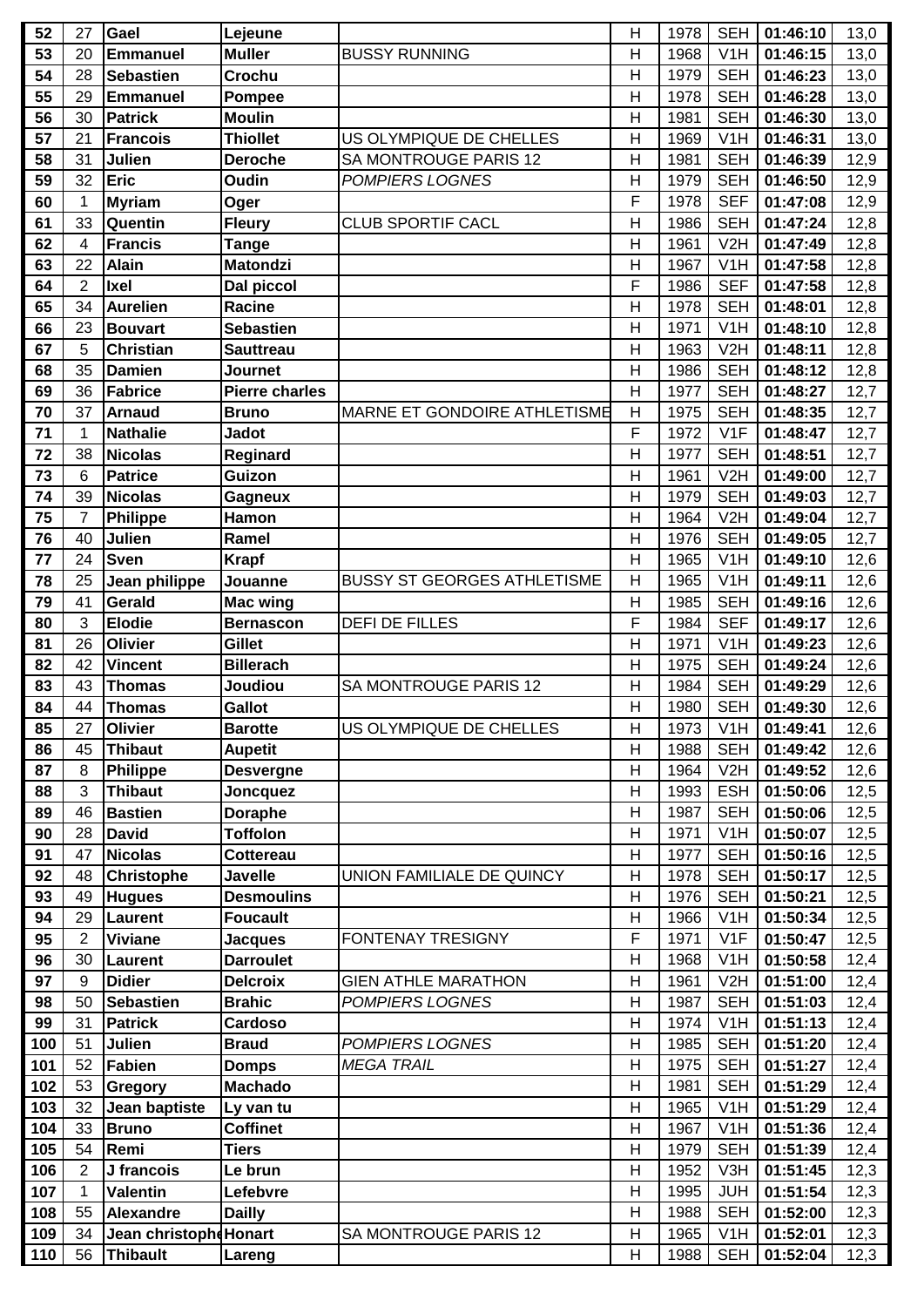| 111        | 57                      | Jean michel               | <b>Assier</b>                     | MARNE ET GONDOIRE ATHLETISME | Н              | 1978         | <b>SEH</b>               | 01:52:07             | 12,3         |
|------------|-------------------------|---------------------------|-----------------------------------|------------------------------|----------------|--------------|--------------------------|----------------------|--------------|
| 112        | 35                      | Jean pierre               | Luneau                            |                              | H              | 1971         | V1H                      | 01:52:11             | 12,3         |
| 113        | 36                      | <b>Michel</b>             | <b>Arroyo</b>                     |                              | H              | 1967         | V <sub>1</sub> H         | 01:52:17             | 12,3         |
| 114        | 37                      | Lionel                    | <b>Faure</b>                      |                              | H              | 1969         | V1H                      | 01:52:41             | 12,2         |
| 115        | 4                       | <b>Patrick</b>            | <b>Bach</b>                       | GREATEST TEAM PARIS DESCARTE | $\mathsf{H}$   | 1994         | <b>ESH</b>               | 01:52:45             | 12,2         |
| 116        | 10                      | Jean michel               | Jousse                            |                              | $\mathsf{H}$   | 1957         | V <sub>2</sub> H         | 01:52:47             | 12,2         |
| 117        | 3                       | <b>Michel</b>             | <b>Bigand</b>                     | TEAM CONSEILS COURSEAPIED.CO | $\overline{H}$ | 1953         | V3H                      | 01:52:48             | 12,2         |
| 118        | 38                      | Henri                     | Souphanplixa                      |                              | Н              | 1969         | V1H                      | 01:52:49             | 12,2         |
| 119        | 11                      | <b>Lionel</b>             | Joseph                            |                              | $\mathsf{H}$   | 1962         | V <sub>2</sub> H         | 01:52:49             | 12,2         |
| 120        | 58                      | <b>Nicolas</b>            | <b>Chevrot</b>                    |                              | Н              | 1983         | <b>SEH</b>               | 01:52:53             | 12,2         |
| 121        | 59                      | <b>Guillaume</b>          | Da costa                          | <b>POMPIERS LOGNES</b>       | $\mathsf{H}$   | 1983         | <b>SEH</b>               | 01:52:56             | 12,2         |
| 122        | 60                      | <b>Thomas</b>             | <b>Naour</b>                      |                              | Н              | 1977         | <b>SEH</b>               | 01:53:02             | 12,2         |
| 123        | 12                      | <b>Michel</b>             | <b>Delacroix</b>                  |                              | Н              | 1961         | V <sub>2</sub> H         | 01:53:08             | 12,2         |
| 124        | 39                      | <b>Sebastien</b>          | <b>Cunchon</b>                    | <b>VILLEMOMBLE SPORTS</b>    | H              | 1969         | V <sub>1</sub> H         | 01:53:16             | 12,2         |
| 125        | 40                      | <b>Thierry</b>            | <b>Michel</b>                     |                              | H              | 1967         | V <sub>1</sub> H         | 01:53:20             | 12,2         |
| 126        | 41                      | <b>Herve</b>              | <b>Graslin</b>                    |                              | Η              | 1968         | V1H                      | 01:53:25             | 12,2         |
| 127        | 61                      | <b>Alexandre</b>          | <b>Damont</b>                     |                              | $\mathsf{H}$   | 1985         | <b>SEH</b>               | 01:53:33             | 12,2         |
| 128        | 62                      | Lionel                    | <b>Brat</b>                       |                              | H              | 1983         | <b>SEH</b>               | 01:53:34             | 12,2         |
| 129        | 63                      | <b>Stephane</b>           | Hennequin                         |                              | H              | 1981         | <b>SEH</b>               | 01:53:37             | 12,1         |
| 130        | 4                       | <b>Diane</b>              | <b>Renault</b>                    | SA MONTROUGE PARIS 12        | F              | 1985         | <b>SEF</b>               | 01:53:38             | 12,1         |
| 131        | 3                       | <b>Marie</b>              | <b>Frank</b>                      | SA MONTROUGE PARIS 12        | F              | 1971         | V <sub>1</sub> F         | 01:53:50             | 12,1         |
| 132        | 42                      | <b>Mustapha</b>           | Coban                             |                              | H              | 1966         | V <sub>1</sub> H         | 01:54:20             | 12,1         |
| 133        | 64                      | <b>Benjamin</b>           | <b>Broquet</b>                    | US OLYMPIQUE DE CHELLES      | H              | 1983         | <b>SEH</b>               | 01:54:24             | 12,1         |
| 134        | 65                      | <b>Stephane</b>           | <b>Muczka</b>                     | <b>BV TEAM</b>               | $\mathsf{H}$   | 1980         | <b>SEH</b>               | 01:54:25             | 12,1         |
| 135        | 66                      | Carlo                     | <b>Trevil</b>                     |                              | $\mathsf{H}$   | 1977         | <b>SEH</b>               | 01:54:25             | 12,1         |
| 136        | 67                      | <b>Emmauel</b>            | Vergne                            |                              | $\mathsf{H}$   | 1978         | <b>SEH</b>               | 01:54:40             | 12,0         |
| 137        | 68                      | <b>Jack</b>               | <b>Meirinhos</b>                  |                              | Н              | 1978         | <b>SEH</b>               | 01:54:40             | 12,0         |
| 138        | 43                      | <b>Herve</b>              | <b>Tremine</b>                    |                              | H              | 1966         | V <sub>1</sub> H         | 01:54:42             | 12,0         |
| 139        | 69                      | <b>Dimitri</b>            |                                   |                              | Н              | 1977         | <b>SEH</b>               | 01:55:04             | 12,0         |
| 140        | 70                      | <b>Mathias</b>            | <b>Syritellis</b><br>Rousseau     |                              | $\mathsf{H}$   | 1988         | <b>SEH</b>               | 01:55:10             | 12,0         |
| 141        | 44                      | <b>Marc</b>               |                                   | <b>US MELUN</b>              | Н              | 1967         | V1H                      | 01:55:10             |              |
| 142        | 71                      | <b>Martin</b>             | <b>Goessel</b>                    |                              | $\mathsf{H}$   | 1987         | <b>SEH</b>               | 01:55:10             | 12,0         |
| 143        | 45                      | <b>Frederic</b>           | Gomez<br>Cocuet                   |                              | Н              | 1969         | V <sub>1</sub> H         | 01:55:18             | 12,0         |
|            |                         |                           | <b>Naud</b>                       |                              | Н              | 1969         |                          |                      | 12,0         |
| 144<br>145 | 46<br>47                | <b>Cyrille</b>            | <b>Allard</b>                     |                              | H              | 1974         | V1H<br>V1H               | 01:55:21<br>01:55:22 | 12,0<br>12,0 |
| 146        | 5                       | <b>Stephane</b>           |                                   | GREATEST TEAM PARIS DESCARTE | Н              | 1994         | <b>ESH</b>               | 01:55:26             |              |
| 147        | 48                      | Anthony<br><b>Fabrice</b> | <b>Turpin</b><br>Dall angelo      |                              | Н              | 1971         | V <sub>1</sub> H         | 01:55:29             | 12,0<br>12,0 |
| 148        | 72                      | <b>Benoit</b>             | Peyrade                           | MARRAKECH2015                | H              | 1976         | <b>SEH</b>               | 01:55:44             | 11,9         |
| 149        | 49                      |                           |                                   |                              | Η              | 1973         | V <sub>1</sub> H         |                      |              |
| 150        | 73                      | Pierre jean<br>Ludovic    | <b>Mouniq</b><br><b>Harrois</b>   |                              | $\mathsf{H}$   | 1975         | <b>SEH</b>               | 01:55:49<br>01:55:51 | 11,9<br>11,9 |
|            |                         | Julien                    |                                   |                              |                |              |                          |                      |              |
| 151<br>152 | 74<br>75                | <b>Nicolas</b>            | <b>Chambat</b><br><b>Marechal</b> |                              | Η<br>H         | 1984<br>1981 | <b>SEH</b><br><b>SEH</b> | 01:55:53<br>01:55:58 | 11,9<br>11,9 |
| 153        | 76                      | <b>Benoit</b>             | <b>Foubert</b>                    | <b>FOUBERT'S TEAM</b>        | Η              | 1978         | <b>SEH</b>               | 01:56:00             |              |
| 154        | 77                      | <b>David</b>              | Goude                             | <b>POMPIERS LOGNES</b>       | Η              | 1983         | <b>SEH</b>               | 01:56:01             | 11,9<br>11,9 |
| 155        | 50                      | Freddy                    | <b>Cephise</b>                    |                              | Н              | 1972         | V <sub>1</sub> H         | 01:56:05             | 11,9         |
| 156        | 78                      | <b>Stephane</b>           | <b>Wimart</b>                     |                              | Н              | 1975         | <b>SEH</b>               | 01:56:08             | 11,9         |
| 157        | 13                      | <b>Didier</b>             | <b>Vanhulst</b>                   |                              | $\mathsf{H}$   | 1964         | V2H                      | 01:56:15             |              |
| 158        | 79                      | <b>Xavier</b>             |                                   |                              |                | 1985         | <b>SEH</b>               |                      | 11,9         |
| 159        | 51                      | Pascal                    | <b>Pesney</b><br><b>Petiton</b>   |                              | Н<br>H         | 1972         | V <sub>1</sub> H         | 01:56:17<br>01:56:31 | 11,9<br>11,8 |
| 160        | 80                      | <b>Bruno</b>              | Ciccodicola                       |                              | H              | 1975         | <b>SEH</b>               | 01:56:33             |              |
|            |                         |                           |                                   |                              |                |              | V2H                      |                      | 11,8         |
| 161        | 14                      | <b>Christian</b>          | Champion                          | US OLYMPIQUE DE CHELLES      | Н<br>F         | 1959         |                          | 01:56:35             | 11,8         |
| 162        | 4                       | <b>Fleur</b>              | Veigneau                          | <b>BUSSY RUNNING</b>         |                | 1974         | V <sub>1</sub> F         | 01:56:36             | 11,8         |
| 163        | 52                      | <b>Patrick</b>            | Lopes                             | <b>BUSSY RUNNING</b>         | $\mathsf{H}$   | 1974         | V <sub>1</sub> H         | 01:56:37             | 11,8         |
| 164        | 81                      | <b>Benoit</b>             | <b>Merceron</b>                   | <b>BUSSY RUNNING</b>         | Н              | 1975         | <b>SEH</b>               | 01:56:37             | 11,8         |
| 165        | 82                      | <b>Ismail</b>             | Oubahmad                          | GREATEST TEAM PARIS DESCARTE | $\mathsf{H}$   | 1988         | <b>SEH</b>               | 01:56:43             | 11,8         |
| 166        | 83                      | Jimmy                     | Rouet                             |                              | Η              | 1979         | <b>SEH</b>               | 01:56:44             | 11,8         |
| 167        | $\overline{\mathbf{4}}$ | <b>Bernard</b>            | Ceran                             | US OLYMPIQUE DE CHELLES      | H              | 1953         | V3H                      | 01:56:50             | 11,8         |
| 168        | 53                      | <b>Patrick</b>            | <b>Valck</b>                      | MARAKECH2015                 | Н              | 1974         | V <sub>1</sub> H         | 01:57:08             | 11,8         |
| 169        | 15                      | Jean francois             | <b>Troump</b>                     |                              | Η              | 1962         | V2H                      | 01:57:09             | 11,8         |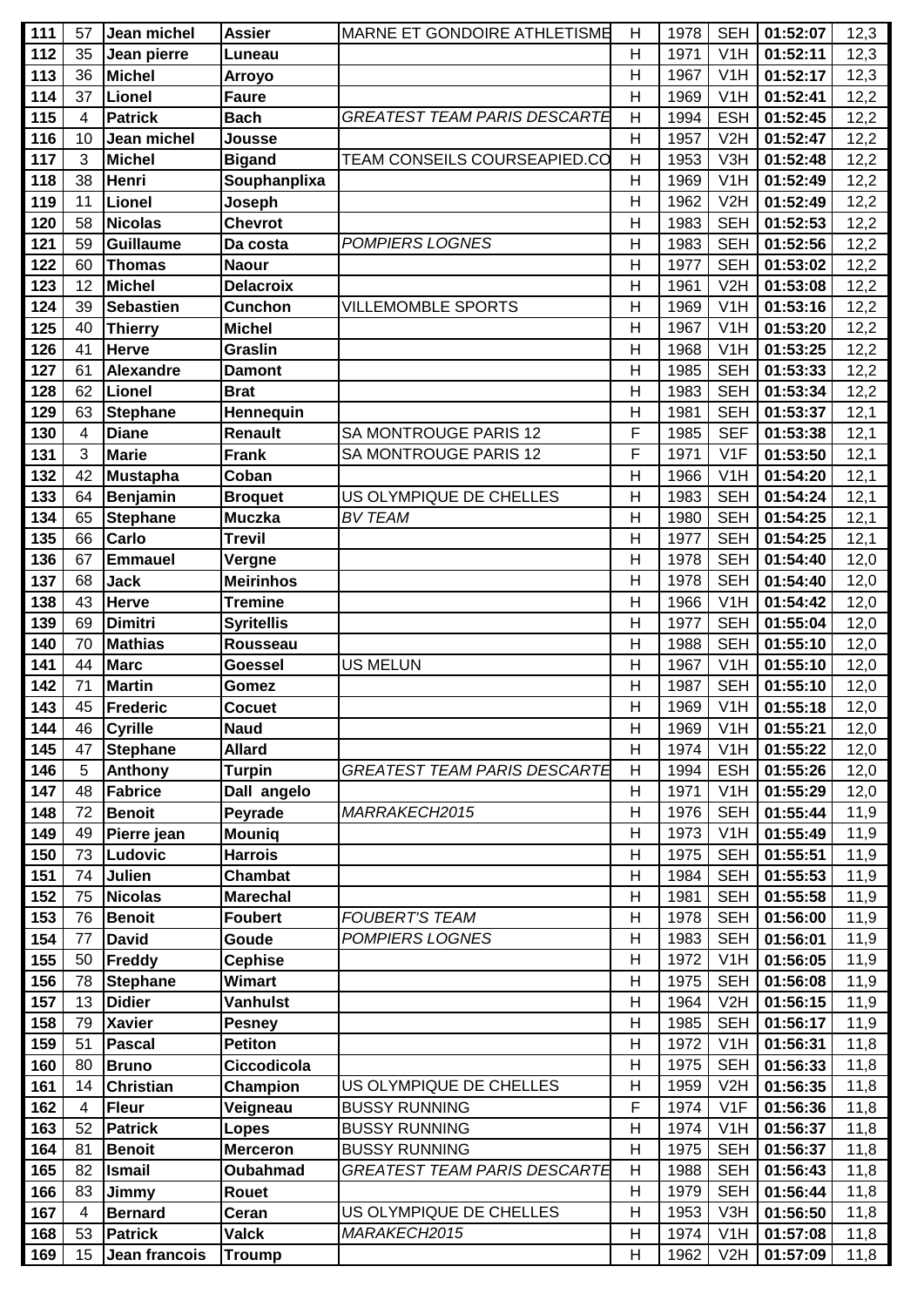| 170 | 16             | Jean pierre       | <b>Bekhdadi</b>    | <b>CLUB SPORTIF CACL</b>       | H            | 1961 | V2H              | 01:57:15 | 11,8 |
|-----|----------------|-------------------|--------------------|--------------------------------|--------------|------|------------------|----------|------|
| 171 | 54             | <b>Thierry</b>    | <b>Barailler</b>   | MARNE ET GONDOIRE ATHLETISME   | H            | 1968 | V <sub>1</sub> H | 01:57:17 | 11,8 |
| 172 | 5              | Julienne          | Larrey             | US IBERIQUE PLESSIS TREVISE    | F            | 1975 | <b>SEF</b>       | 01:57:33 | 11,7 |
| 173 | 55             | <b>Cedric</b>     | <b>Plantier</b>    |                                | Н            | 1968 | V <sub>1</sub> H | 01:57:53 | 11,7 |
| 174 | 56             | <b>Laurent</b>    | <b>Anscieau</b>    | MARAKECH2015                   | Н            | 1972 | V <sub>1</sub> H | 01:57:55 | 11,7 |
| 175 | 84             | Jerome            | Lemonie            |                                | Н            | 1978 | <b>SEH</b>       | 01:57:55 | 11,7 |
| 176 | 85             | Jerome            | <b>Haguet</b>      | SA MONTROUGE PARIS 12          | H            | 1976 | <b>SEH</b>       | 01:58:01 | 11,7 |
| 177 | 17             | <b>Marc</b>       | <b>Malgerard</b>   | VS OZOIR LA FERRIERE           | H            | 1964 | V2H              | 01:58:06 | 11,7 |
| 178 | 86             | <b>Etienne</b>    | <b>Chauvet</b>     |                                | H            | 1980 | <b>SEH</b>       | 01:58:11 | 11,7 |
| 179 | 87             | <b>Manuel</b>     | <b>Goncalves</b>   |                                | $\mathsf{H}$ | 1981 | <b>SEH</b>       | 01:58:24 | 11,7 |
| 180 | 57             | <b>David</b>      | Da silva montela   |                                | H            | 1969 | V1H              | 01:58:29 | 11,6 |
| 181 | 58             | Eric              | Quenisset          | US OLYMPIQUE DE CHELLES        | H            | 1967 | V <sub>1</sub> H | 01:58:40 | 11,6 |
| 182 | 18             | <b>Eric</b>       | Samyn              | PONTAULT AAC                   | Н            | 1963 | V2H              | 01:58:43 | 11,6 |
| 183 | 59             | <b>Herve</b>      | <b>Charpentier</b> |                                | $\mathsf{H}$ | 1967 | V1H              | 01:58:48 | 11,6 |
| 184 | 60             | Guillaume         | <b>Robin</b>       |                                | H            | 1970 | V1H              | 01:58:52 | 11,6 |
|     | 88             |                   | Horta              |                                | H            | 1982 | <b>SEH</b>       |          | 11,6 |
| 185 | 61             | <b>Alexandre</b>  |                    | <b>APSAP</b>                   | H            | 1973 | V1H              | 01:58:54 |      |
| 186 |                | <b>Emmanuel</b>   | <b>Maunier</b>     |                                |              |      |                  | 01:59:00 | 11,6 |
| 187 | 19             | <b>Gilbert</b>    | <b>Felicien</b>    | <b>BUSSY RUNNING</b>           | H            | 1958 | V <sub>2</sub> H | 01:59:02 | 11,6 |
| 188 | 20             | Philippe          | Rohou              |                                | H            | 1964 | V2H              | 01:59:02 | 11,6 |
| 189 | 21             | <b>Kamran</b>     | <b>Amiri</b>       |                                | $\mathsf{H}$ | 1963 | V2H              | 01:59:06 | 11,6 |
| 190 | 89             | <b>Florian</b>    | Taussac            |                                | $\mathsf{H}$ | 1990 | <b>SEH</b>       | 01:59:06 | 11,6 |
| 191 | 62             | <b>Bruno</b>      | <b>Jolivet</b>     |                                | H            | 1973 | V1H              | 01:59:07 | 11,6 |
| 192 | 90             | <b>Georges</b>    | <b>Finas</b>       |                                | Н            | 1975 | <b>SEH</b>       | 01:59:12 | 11,6 |
| 193 | 63             | Jean pierre       | <b>Martins</b>     |                                | $\mathsf{H}$ | 1972 | V1H              | 01:59:25 | 11,6 |
| 194 | 91             | Lionel            | <b>Douassere</b>   |                                | H            | 1980 | <b>SEH</b>       | 01:59:25 | 11,6 |
| 195 | 92             | <b>Sebastien</b>  | Pietrequin         |                                | H            | 1980 | <b>SEH</b>       | 01:59:33 | 11,5 |
| 196 | 93             | Romain            | Da rocha           |                                | H            | 1987 | <b>SEH</b>       | 01:59:35 | 11,5 |
| 197 | 22             | <b>Olivier</b>    | De lorenzo         |                                | $\mathsf{H}$ | 1961 | V2H              | 01:59:37 | 11,5 |
| 198 | 6              | <b>Agnes</b>      | <b>Golfier</b>     |                                | F            | 1977 | <b>SEF</b>       | 01:59:38 | 11,5 |
| 199 | 1              | <b>Claude</b>     | Godard             |                                | F            | 1963 | V2F              | 01:59:40 | 11,5 |
| 200 | 23             | <b>Laurent</b>    | Colomy             |                                | H            | 1963 | V2H              | 01:59:45 | 11,5 |
| 201 | 64             | <b>Francois</b>   | <b>Socquet</b>     |                                | H            | 1965 | V1H              | 01:59:46 | 11,5 |
| 202 | 65             | <b>Stephane</b>   | <b>Bigare</b>      |                                | H            | 1969 | V <sub>1</sub> H | 01:59:51 | 11,5 |
| 203 | 94             | Pierre            | <b>Pacheco</b>     |                                | H            | 1982 | SEH              | 01:59:52 | 11,5 |
| 204 | 66             | <b>Thomas</b>     | <b>Bartrolich</b>  | <b>CS MEAUX</b>                | H            | 1974 | V1H              | 01:59:55 | 11,5 |
| 205 | 67             | <b>Jacky</b>      | <b>Melro</b>       |                                | H            | 1973 | V <sub>1</sub> H | 01:59:56 | 11,5 |
| 206 | 68             | <b>Stephane</b>   | <b>Bodet</b>       |                                | H            | 1971 | V1H              | 01:59:56 | 11,5 |
| 207 | 95             | <b>Antoine</b>    | <b>Bonnet</b>      |                                | H            | 1982 | <b>SEH</b>       | 02:00:01 | 11,5 |
| 208 | 96             | <b>Christophe</b> | <b>Perrault</b>    |                                | H            | 1985 | <b>SEH</b>       | 02:00:02 | 11,5 |
| 209 | 97             | <b>Sebastien</b>  | Lepreux            |                                | Н            | 1990 | <b>SEH</b>       | 02:00:03 | 11,5 |
| 210 | $\overline{2}$ | <b>Evelyne</b>    | <b>Antoine</b>     | <b>ASVA SANOFI</b>             | F            | 1964 | V2F              | 02:00:13 | 11,5 |
| 211 | 98             | <b>Stephane</b>   | <b>Masson</b>      |                                | H            | 1985 | <b>SEH</b>       | 02:00:28 | 11,5 |
| 212 | 69             | <b>Bertrand</b>   | <b>Udin</b>        |                                | $\mathsf{H}$ | 1969 | V <sub>1</sub> H | 02:00:34 | 11,4 |
| 213 | 99             | <b>Guillaume</b>  | <b>Adrian</b>      |                                | H            | 1978 | <b>SEH</b>       | 02:00:35 | 11,4 |
| 214 | 100            | Nicolas           | <b>Chalton</b>     |                                | H            | 1975 | <b>SEH</b>       | 02:00:36 | 11,4 |
| 215 | 101            | Matthieu          | <b>Riverain</b>    |                                | Н            | 1989 | <b>SEH</b>       | 02:00:41 | 11,4 |
| 216 | 102            | <b>Axel</b>       | <b>Rolland</b>     |                                | H            | 1991 | <b>SEH</b>       | 02:01:00 | 11,4 |
| 217 | 24             | <b>Michel</b>     | Gallego            |                                | H            | 1957 | V2H              | 02:01:01 | 11,4 |
| 218 | 103            | <b>Antoine</b>    | <b>Belpomme</b>    |                                | H            | 1987 | <b>SEH</b>       | 02:01:01 | 11,4 |
| 219 | 25             | <b>Arnaud</b>     | <b>Drion</b>       | COURIR CESSON - VERT SAINT-DEN | H            | 1959 | V2H              | 02:01:02 | 11,4 |
| 220 | 104            | <b>Cedric</b>     | <b>Breteniere</b>  |                                | H            | 1979 | <b>SEH</b>       | 02:01:02 | 11,4 |
| 221 | 26             | Jean pierre       | <b>Paloubard</b>   |                                | H            | 1956 | V2H              | 02:01:08 | 11,4 |
| 222 | 27             | <b>Michel</b>     | <b>Bourlon</b>     | AS BOURSE                      | H            | 1959 | V2H              | 02:01:08 | 11,4 |
| 223 | 28             | <b>Michel</b>     | <b>Bobeau</b>      | <b>AS BOURSE</b>               | H            | 1957 | V2H              | 02:01:09 | 11,4 |
| 224 | 105            | Edern             | <b>Tranvouez</b>   |                                | H            | 1980 | <b>SEH</b>       | 02:01:17 | 11,4 |
| 225 | 5              | <b>Valerie</b>    | <b>Durst</b>       | <b>BUSSY RUNNING</b>           | F            | 1972 | V1F              | 02:01:18 | 11,4 |
| 226 | 106            | Ludovic           | <b>Menetrier</b>   |                                | H            | 1977 | <b>SEH</b>       | 02:01:21 | 11,4 |
| 227 | 29             | Frederic          | <b>Verdaux</b>     | VS OZOIR LA FERRIERE           | H            | 1960 | V2H              | 02:01:40 | 11,3 |
| 228 | 70             | <b>Stephane</b>   | Pozzo              |                                | H            | 1970 | V <sub>1</sub> H | 02:01:43 | 11,3 |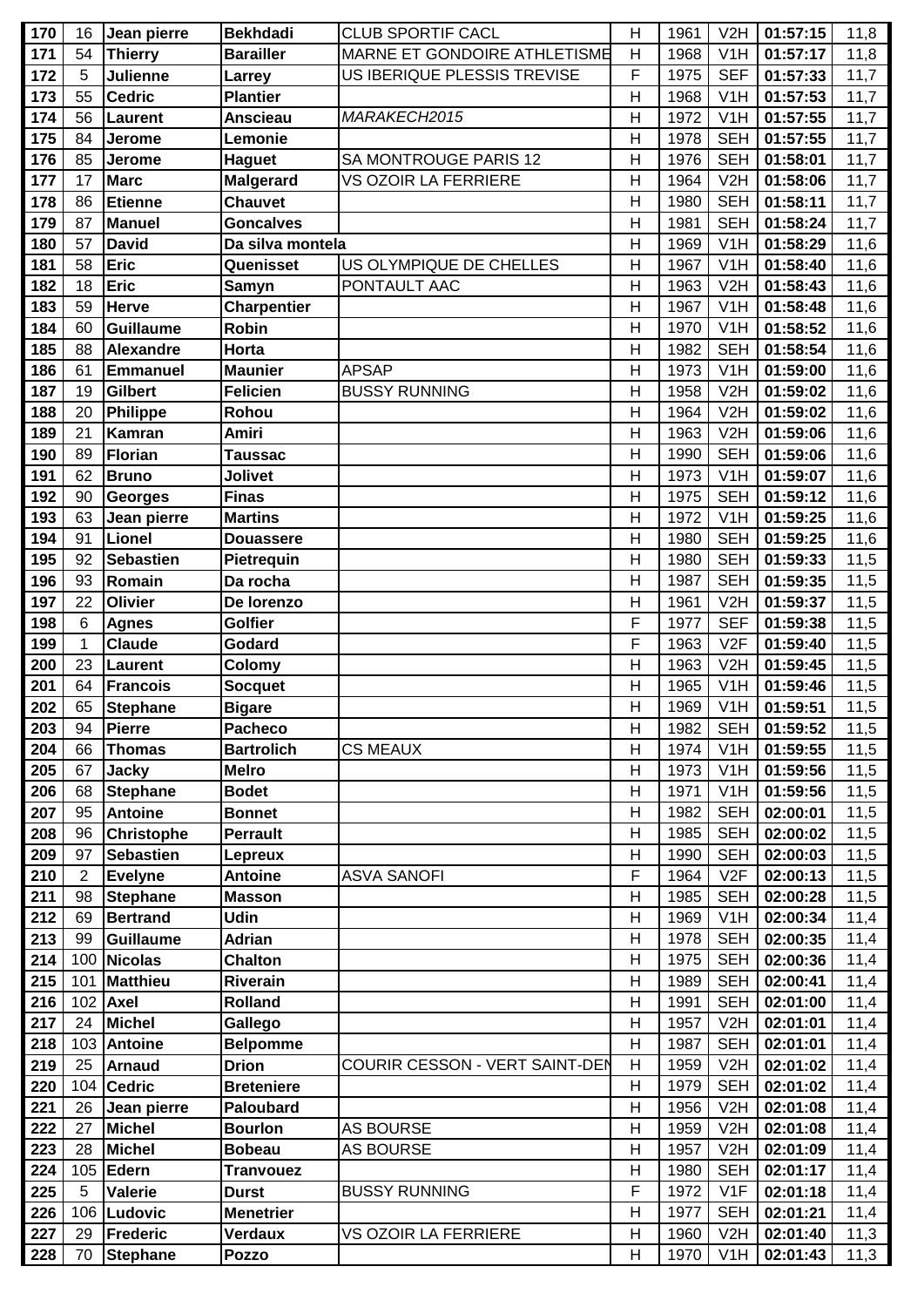| 229 | 6              | Anthony           | <b>Saillant</b>     | <b>POMPIERS LOGNES</b>              | H              | 1993 | <b>ESH</b>       | 02:01:45 | 11,3 |
|-----|----------------|-------------------|---------------------|-------------------------------------|----------------|------|------------------|----------|------|
| 230 | 107            | Jean cristophe    | Pin                 |                                     | $\mathsf{H}$   | 1975 | <b>SEH</b>       | 02:01:50 | 11,3 |
| 231 | 71             | <b>Christophe</b> | <b>Bams</b>         |                                     | $\overline{H}$ | 1965 | V <sub>1</sub> H | 02:01:56 | 11,3 |
| 232 | 3              | Laurence          | <b>Chamaillard</b>  | SO ROSNY-SOUS-BOIS                  | F              | 1961 | V2F              | 02:02:06 | 11,3 |
| 233 | 72             | <b>Jerome</b>     | <b>Georges</b>      |                                     | $\mathsf{H}$   | 1970 | V1H              | 02:02:07 | 11,3 |
| 234 | 108            | Laurent           | <b>Deneuville</b>   |                                     | H              | 1977 | <b>SEH</b>       | 02:02:09 | 11,3 |
| 235 | 30             | Jean paul         | <b>Martin</b>       |                                     | $\overline{H}$ | 1961 | V2H              | 02:02:09 | 11,3 |
| 236 | 109            | Nicolas           | <b>Addid</b>        |                                     | H              | 1987 | <b>SEH</b>       | 02:02:12 | 11,3 |
| 237 | 31             | <b>Frederic</b>   | <b>Feramus</b>      | <b>ASBF MLV</b>                     | $\mathsf{H}$   | 1962 | V2H              | 02:02:13 | 11,3 |
| 238 | $\overline{7}$ | <b>Alice</b>      | Owieczka            | MARNE ET GONDOIRE ATHLETISME        | F              | 1991 | <b>SEF</b>       | 02:02:18 | 11,3 |
| 239 | 110            | <b>Aurelien</b>   | Pfaff               |                                     | $\overline{H}$ | 1979 | <b>SEH</b>       | 02:02:24 | 11,3 |
| 240 | 32             | <b>Marc</b>       |                     | UAI NOGENT-SUR-MARNE                | $\mathsf{H}$   | 1960 | V <sub>2</sub> H |          |      |
|     |                |                   | <b>Beau</b>         |                                     |                |      |                  | 02:02:29 | 11,3 |
| 241 | 33             | Henri             | <b>Poirot</b>       | <b>UAI NOGENT-SUR-MARNE</b>         | $\mathsf{H}$   | 1959 | V <sub>2</sub> H | 02:02:29 | 11,3 |
| 242 | 111            | <b>David</b>      | Hoareau             |                                     | $\overline{H}$ | 1986 | <b>SEH</b>       | 02:02:32 | 11,3 |
| 243 | 112            | Jean baptiste     | Mara                |                                     | $\mathsf{H}$   | 1975 | <b>SEH</b>       | 02:02:56 | 11,2 |
| 244 | 73             | <b>Thierry</b>    | <b>Petibon</b>      |                                     | H              | 1971 | V <sub>1</sub> H | 02:03:07 | 11,2 |
| 245 | 113            | Kevin             | <b>Colleaux</b>     | <b>LES P'TITS BESTS</b>             | $\mathsf{H}$   | 1989 | <b>SEH</b>       | 02:03:11 | 11,2 |
| 246 | 114            | Baptiste          | <b>Martel</b>       |                                     | H              | 1984 | <b>SEH</b>       | 02:03:12 | 11,2 |
| 247 | 115            | Sebastien         | <b>Peltier</b>      |                                     | $\mathsf{H}$   | 1975 | <b>SEH</b>       | 02:03:17 | 11,2 |
| 248 | 8              | Laetitia          | Jimenez             |                                     | F              | 1975 | <b>SEF</b>       | 02:03:20 | 11,2 |
| 249 | 116            | Jeremie           | <b>Gantois</b>      |                                     | H              | 1983 | <b>SEH</b>       | 02:03:22 | 11,2 |
| 250 | 34             | Lionel            | Langinier           | <b>AMISCA</b>                       | $\overline{H}$ | 1956 | V2H              | 02:03:34 | 11,2 |
| 251 | 74             | Gregory           | <b>Taillard</b>     |                                     | H              | 1972 | V1H              | 02:03:36 | 11,2 |
| 252 | 117            | <b>Thomas</b>     | Lamart              |                                     | H              | 1981 | <b>SEH</b>       | 02:03:37 | 11,2 |
| 253 | $\overline{7}$ | Rodolphe          | <b>Dupont</b>       | <b>GREATEST TEAM PARIS DESCARTE</b> | H              | 1992 | <b>ESH</b>       | 02:03:39 | 11,2 |
| 254 | 6              | <b>Pascale</b>    | <b>Tanguy</b>       | <b>AMISCA</b>                       | F              | 1973 | V1F              | 02:03:40 | 11,2 |
| 255 | 75             | <b>Arnaud</b>     | <b>Bouteruche</b>   |                                     | H              | 1973 | V1H              | 02:03:47 | 11,1 |
| 256 | 76             | <b>David</b>      | Pointu              | US IBERIQUE PLESSIS TREVISE         | $\mathsf{H}$   | 1972 | V <sub>1</sub> H | 02:03:51 | 11,1 |
| 257 | 77             | <b>Bruno</b>      | <b>Martin</b>       |                                     | H              | 1969 | V <sub>1</sub> H | 02:03:53 | 11,1 |
| 258 | 9              | <b>Sabrina</b>    | <b>Kohler</b>       | <b>AS BONDY</b>                     | F              | 1980 | <b>SEF</b>       | 02:03:57 | 11,1 |
| 259 | 10             | <b>Montaine</b>   | Lopez               |                                     | F              | 1990 | <b>SEF</b>       | 02:04:00 | 11,1 |
| 260 | 5              | Dominique         | <b>Fontaine</b>     |                                     | $\mathsf{H}$   | 1951 | V3H              | 02:04:02 | 11,1 |
| 261 | 78             | <b>Laurent</b>    | <b>Chautard</b>     |                                     | H              | 1974 | V1H              | 02:04:05 | 11,1 |
| 262 |                | 118   Laurent     | <b>Enjolras</b>     |                                     | $\mathsf{H}$   | 1977 | <b>SEH</b>       | 02:04:14 | 11,1 |
| 263 | 35             | <b>Didier</b>     | Leplomb             | AMISCA                              | $\mathsf{H}$   | 1962 | V2H              | 02:04:17 | 11,1 |
| 264 | 11             | <b>Maud</b>       | <b>Baziz</b>        | <b>AMISCA</b>                       | F              | 1981 | <b>SEF</b>       | 02:04:20 | 11,1 |
| 265 | $6\phantom{1}$ | <b>Marc</b>       | <b>Heurtault</b>    | <b>LES KEKES DU BOCAGE</b>          | $\overline{H}$ | 1947 | V3H              | 02:04:22 | 11,1 |
| 266 | 119            | Fabien            | <b>Maguet</b>       |                                     | $\mathsf{H}$   | 1982 | <b>SEH</b>       | 02:04:27 | 11,1 |
| 267 | 120            | <b>Thibault</b>   | Pelloquin           |                                     | H              | 1985 | <b>SEH</b>       | 02:04:34 | 11,1 |
| 268 | 7              | <b>Barbara</b>    | <b>Toussaint</b>    |                                     | F              | 1974 | V <sub>1</sub> F | 02:04:55 | 11,0 |
| 269 | $\overline{4}$ | <b>Brigitte</b>   | <b>Briandon</b>     | US OLYMPIQUE DE CHELLES             | F              | 1961 | V2F              | 02:05:03 | 11,0 |
| 270 | 79             | <b>David</b>      | Le dorlot           |                                     | $\mathsf{H}$   | 1973 | V <sub>1</sub> H | 02:05:13 | 11,0 |
| 271 | 121            | <b>Benoit</b>     | <b>Fourmentraux</b> | VITE & VéNèRE                       | $\mathsf{H}$   | 1985 | <b>SEH</b>       | 02:05:24 | 11,0 |
| 272 | 8              | <b>Mohand</b>     | <b>Achouche</b>     |                                     | F              | 1969 | V1F              | 02:05:30 | 11,0 |
| 273 | 80             | <b>Tony</b>       | <b>Boisblet</b>     |                                     | $\mathsf{H}$   | 1973 | V <sub>1</sub> H | 02:05:31 | 11,0 |
| 274 | 81             | <b>Pascal</b>     | Lambert             | <b>UA VILLENOY</b>                  | $\mathsf{H}$   | 1967 | V <sub>1</sub> H | 02:05:31 | 11,0 |
| 275 | $\overline{7}$ | Jean baptiste     | <b>Dollet</b>       |                                     | H              | 1945 | V3H              | 02:05:31 | 11,0 |
| 276 | 82             | <b>Regis</b>      | <b>Profit</b>       | VS OZOIR LA FERRIERE                | H              | 1969 | V1H              | 02:05:53 | 11,0 |
| 277 | 122            | <b>Matthew</b>    |                     | Marmanillo cate VIVE AVENTURA       | $\mathsf{H}$   | 1982 | <b>SEH</b>       | 02:05:57 | 11,0 |
| 278 | 83             | <b>Sebastien</b>  | Galleron            | MARAKECH2015                        | $\mathsf{H}$   | 1965 | V <sub>1</sub> H | 02:06:01 | 11,0 |
| 279 | 84             |                   |                     |                                     | $\mathsf{H}$   | 1973 | V <sub>1</sub> H |          |      |
|     |                | Raphael           | De cooman           |                                     |                |      |                  | 02:06:07 | 10,9 |
| 280 | 123            | Romain            | <b>Panel</b>        |                                     | H              | 1984 | <b>SEH</b>       | 02:06:17 | 10,9 |
| 281 | 124            | <b>Christophe</b> | <b>Skowron</b>      |                                     | $\mathsf{H}$   | 1982 | <b>SEH</b>       | 02:06:17 | 10,9 |
| 282 | 85             | Eric              | <b>Bortoluzzi</b>   |                                     | H              | 1965 | V1H              | 02:06:17 | 10,9 |
| 283 | 36             | <b>Charles</b>    | Jacques sebastien   |                                     | H              | 1960 | V2H              | 02:06:20 | 10,9 |
| 284 | 125            | Emmanuel          | <b>Retterer</b>     |                                     | H              | 1990 | <b>SEH</b>       | 02:06:26 | 10,9 |
| 285 | 12             | <b>Severine</b>   | <b>Bourdon</b>      | UNION SPORTIVE D'ORMESSON           | F              | 1989 | <b>SEF</b>       | 02:06:26 | 10,9 |
| 286 | 126            | <b>Cedric</b>     | <b>Besse</b>        |                                     | $\mathsf{H}$   | 1978 | <b>SEH</b>       | 02:06:28 | 10,9 |
| 287 | 13             | <b>Celine</b>     | <b>Amrhein</b>      |                                     | F              | 1982 | <b>SEF</b>       | 02:06:28 | 10,9 |
|     |                |                   |                     |                                     |                |      |                  |          |      |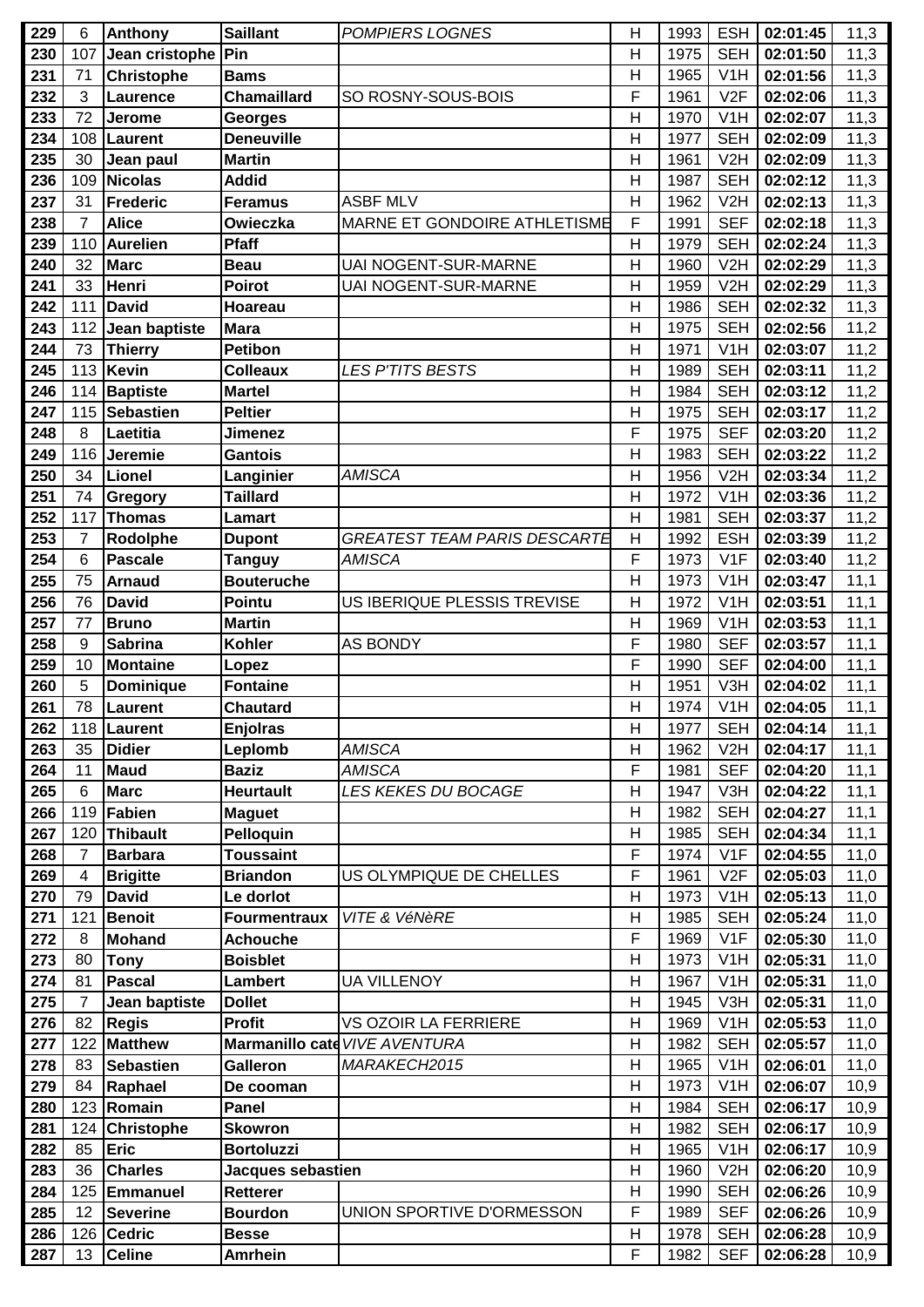| 288 | 8   | <b>Patrice</b>    | <b>Gauthier</b>  |                                  | H              | 1953 | V3H              | 02:06:38 | 10,9 |
|-----|-----|-------------------|------------------|----------------------------------|----------------|------|------------------|----------|------|
| 289 | 127 | <b>Nicolas</b>    | <b>Morin</b>     | VITE & VéNèRE                    | $\mathsf{H}$   | 1984 | <b>SEH</b>       | 02:06:44 | 10,9 |
| 290 | 37  | <b>Hubert</b>     | Lagier           |                                  | $\overline{H}$ | 1959 | V2H              | 02:06:44 | 10,9 |
| 291 | 128 | <b>Christophe</b> | Gay              | VITE & VéNèRE                    | $\mathsf{H}$   | 1984 | <b>SEH</b>       | 02:06:46 | 10,9 |
| 292 | 86  | <b>Yves</b>       | <b>Faure</b>     |                                  | $\mathsf{H}$   | 1972 | V <sub>1</sub> H | 02:06:59 | 10,9 |
| 293 | 38  | <b>Jacques</b>    | <b>Bussol</b>    |                                  | H              | 1956 | V <sub>2</sub> H | 02:07:11 | 10,9 |
| 294 | 9   | Veronique         | Plantade         | <b>MACADAM GOURNAY SUR MARNE</b> | F              | 1974 | V1F              | 02:07:27 | 10,8 |
| 295 | 87  | <b>Lionel</b>     | Nadjar           | US OLYMPIQUE DE CHELLES          | H              | 1970 | V <sub>1</sub> H | 02:07:30 | 10,8 |
| 296 | 129 | Alexandre         | <b>Puech</b>     |                                  | H              | 1981 | <b>SEH</b>       | 02:07:33 | 10,8 |
| 297 | 10  | <b>Marie</b>      | <b>Drion</b>     | COURIR CESSON - VERT SAINT-DEN   | F              | 1966 | V <sub>1F</sub>  | 02:07:37 | 10,8 |
| 298 | 88  | <b>Alexis</b>     | <b>Toupet</b>    |                                  | $\overline{H}$ | 1974 | V <sub>1</sub> H | 02:08:02 | 10,8 |
| 299 | 130 | Johan             | Godin            |                                  | $\mathsf{H}$   | 1975 | <b>SEH</b>       | 02:08:06 | 10,8 |
| 300 | 89  | Yannick           | <b>Charrault</b> |                                  | $\mathsf{H}$   | 1969 | V <sub>1</sub> H | 02:08:13 | 10,8 |
| 301 | 39  | Gerald            | <b>Carmont</b>   |                                  | $\overline{H}$ | 1960 | V <sub>2</sub> H | 02:08:23 | 10,7 |
| 302 | 90  | <b>Christophe</b> | <b>Blanstier</b> |                                  | $\mathsf{H}$   | 1970 | V1H              | 02:08:27 | 10,7 |
| 303 | 40  | Frederic          | Geoffroy         | <b>BUSSY RUNNING</b>             | H              | 1958 | V <sub>2</sub> H | 02:08:29 | 10,7 |
| 304 | 41  | Johnny            | Lhaute           | VS OZOIR LA FERRIERE             | $\mathsf{H}$   | 1964 | V2H              | 02:08:30 | 10,7 |
| 305 | 14  | <b>Nathalie</b>   | Le metayer       |                                  | F              | 1982 | <b>SEF</b>       | 02:08:33 | 10,7 |
| 306 | 42  | <b>Christian</b>  | <b>Lambert</b>   |                                  | $\mathsf{H}$   | 1961 | V <sub>2</sub> H | 02:08:34 | 10,7 |
| 307 | 91  | Laurent           | <b>Moreac</b>    |                                  | $\mathsf{H}$   | 1965 | V1H              | 02:08:39 | 10,7 |
| 308 | 131 | Julien            | Vallon           |                                  | $\mathsf{H}$   | 1986 | <b>SEH</b>       | 02:08:47 | 10,7 |
| 309 | 92  | Paul              | <b>Marques</b>   |                                  | $\overline{H}$ | 1966 | V <sub>1</sub> H | 02:08:58 | 10,7 |
| 310 | 132 | <b>Adrien</b>     | <b>Bernascon</b> |                                  | H              | 1980 | <b>SEH</b>       | 02:08:58 | 10,7 |
| 311 | 43  | <b>Eric</b>       | <b>Breuil</b>    |                                  | $\mathsf{H}$   | 1960 | V2H              | 02:09:02 | 10,7 |
| 312 | 93  | <b>Herve</b>      | <b>Darbon</b>    |                                  | $\mathsf{H}$   | 1969 | V <sub>1</sub> H | 02:09:06 | 10,7 |
| 313 | 133 | <b>Nicolas</b>    | Kagan            |                                  | $\mathsf{H}$   | 1982 | <b>SEH</b>       | 02:09:07 | 10,7 |
| 314 | 94  | <b>Vincent</b>    | Araujo           |                                  | $\mathsf{H}$   | 1974 | V1H              | 02:09:37 | 10,6 |
| 315 | 95  | <b>Pascal</b>     | <b>Richard</b>   |                                  | $\mathsf{H}$   | 1970 | V <sub>1</sub> H | 02:09:38 | 10,6 |
| 316 | 96  | <b>Stephane</b>   | <b>Baize</b>     |                                  | H              | 1970 | V <sub>1</sub> H | 02:09:46 | 10,6 |
| 317 | 15  | <b>Magaly</b>     | Da silva         | <b>DEFI DE FILLES</b>            | F              | 1978 | <b>SEF</b>       | 02:09:54 | 10,6 |
| 318 | 134 | Guilhem           | <b>Dach</b>      |                                  | $\mathsf{H}$   | 1988 | <b>SEH</b>       | 02:09:58 | 10,6 |
| 319 | 135 | Sebastien         | <b>Guignery</b>  |                                  | $\mathsf{H}$   | 1975 | <b>SEH</b>       | 02:10:11 | 10,6 |
| 320 | 44  | Sylvain           | Poget            | US OLYMPIQUE DE CHELLES          | $\mathsf{H}$   | 1961 | V2H              | 02:10:14 | 10,6 |
| 321 | 11  | Marguerite        | Dos santos       | <b>BUSSY RUNNING</b>             | F              | 1968 | V1F              | 02:10:16 | 10,6 |
| 322 | 45  | <b>Thierry</b>    | <b>Demaret</b>   |                                  | H              | 1963 | V2H              | 02:10:32 | 10,6 |
| 323 | 136 | <b>Julien</b>     | <b>Montuelle</b> |                                  | H              | 1975 | <b>SEH</b>       | 02:10:37 | 10,6 |
| 324 | 137 | Remi              | Amengual         |                                  | $\overline{H}$ | 1975 | <b>SEH</b>       | 02:10:39 | 10,6 |
| 325 | 138 | Nicolas           | <b>Dewaele</b>   |                                  | H              | 1980 | <b>SEH</b>       | 02:10:54 | 10,5 |
| 326 | 139 | Romain            | Jagut            |                                  | $\mathsf{H}$   | 1984 | <b>SEH</b>       | 02:10:54 | 10,5 |
| 327 | 16  | <b>Marine</b>     | Capaldi          | <b>LES P'TITS BESTS</b>          | F              | 1989 | <b>SEF</b>       | 02:10:55 | 10,5 |
| 328 | 46  | Philippe          | Lalot            |                                  | H              | 1960 | V2H              | 02:11:17 | 10,5 |
| 329 | 12  | Sahondra          | Limane           | SO ROSNY-SOUS-BOIS               | F              | 1970 | V <sub>1</sub> F | 02:11:25 | 10,5 |
| 330 | 140 | Pierre            | <b>Boisson</b>   | VITE & VéNèRE                    | $\mathsf{H}$   | 1984 | <b>SEH</b>       | 02:11:42 | 10,5 |
| 331 | 97  | Alexandre         | <b>Cortes</b>    |                                  | $\mathsf{H}$   | 1970 | V <sub>1</sub> H | 02:11:49 | 10,5 |
| 332 | 141 | <b>Mathieu</b>    | <b>Melczer</b>   |                                  | $\mathsf{H}$   | 1984 | <b>SEH</b>       | 02:12:15 | 10,4 |
| 333 | 9   | <b>Philippe</b>   | Vallon           |                                  | H              | 1951 | V3H              | 02:12:18 | 10,4 |
| 334 | 1   | <b>Monique</b>    | <b>Gauthier</b>  | US OLYMPIQUE DE CHELLES          | F              | 1954 | V3F              | 02:12:36 | 10,4 |
| 335 | 98  | <b>Said</b>       | <b>Bouaricha</b> |                                  | H              | 1970 | V1H              | 02:12:49 | 10,4 |
| 336 | 142 | Achille           | Genet            |                                  | H              | 1991 | <b>SEH</b>       | 02:12:53 | 10,4 |
| 337 | 13  | <b>Evelyne</b>    | <b>Ledizes</b>   |                                  | F              | 1965 | V <sub>1</sub> F | 02:12:54 | 10,4 |
| 338 | 143 | <b>Vincent</b>    | Gaudefroy        |                                  | $\mathsf{H}$   | 1977 | <b>SEH</b>       | 02:13:04 | 10,4 |
| 339 | 99  | <b>Frederic</b>   | <b>Blondin</b>   | <b>VILLEPINTE TRIATHLON</b>      | H              | 1971 | V <sub>1</sub> H | 02:13:30 | 10,3 |
| 340 | 47  | <b>Philippe</b>   | <b>Borg</b>      |                                  | $\mathsf{H}$   | 1961 | V2H              | 02:13:33 | 10,3 |
| 341 | 144 | Adrien            | <b>Boizette</b>  |                                  | $\mathsf{H}$   | 1980 | <b>SEH</b>       | 02:13:45 | 10,3 |
| 342 | 100 | <b>Pascal</b>     | Larousserie      |                                  | H              | 1968 | V <sub>1</sub> H | 02:13:57 | 10,3 |
| 343 | 101 | Richard           | Paqueriaud       |                                  | H              | 1967 | V <sub>1</sub> H | 02:13:57 | 10,3 |
| 344 | 14  | <b>Elsa</b>       | <b>Fernandes</b> | MARNE ET GONDOIRE ATHLETISME     | F              | 1972 | V1F              | 02:13:59 | 10,3 |
| 345 |     | 102 Cyril         | <b>Harrant</b>   |                                  | $\mathsf{H}$   | 1974 | V <sub>1</sub> H | 02:14:29 | 10,3 |
| 346 |     | 103 David         | <b>Fleury</b>    |                                  | Н              | 1969 | V <sub>1</sub> H | 02:14:30 | 10,3 |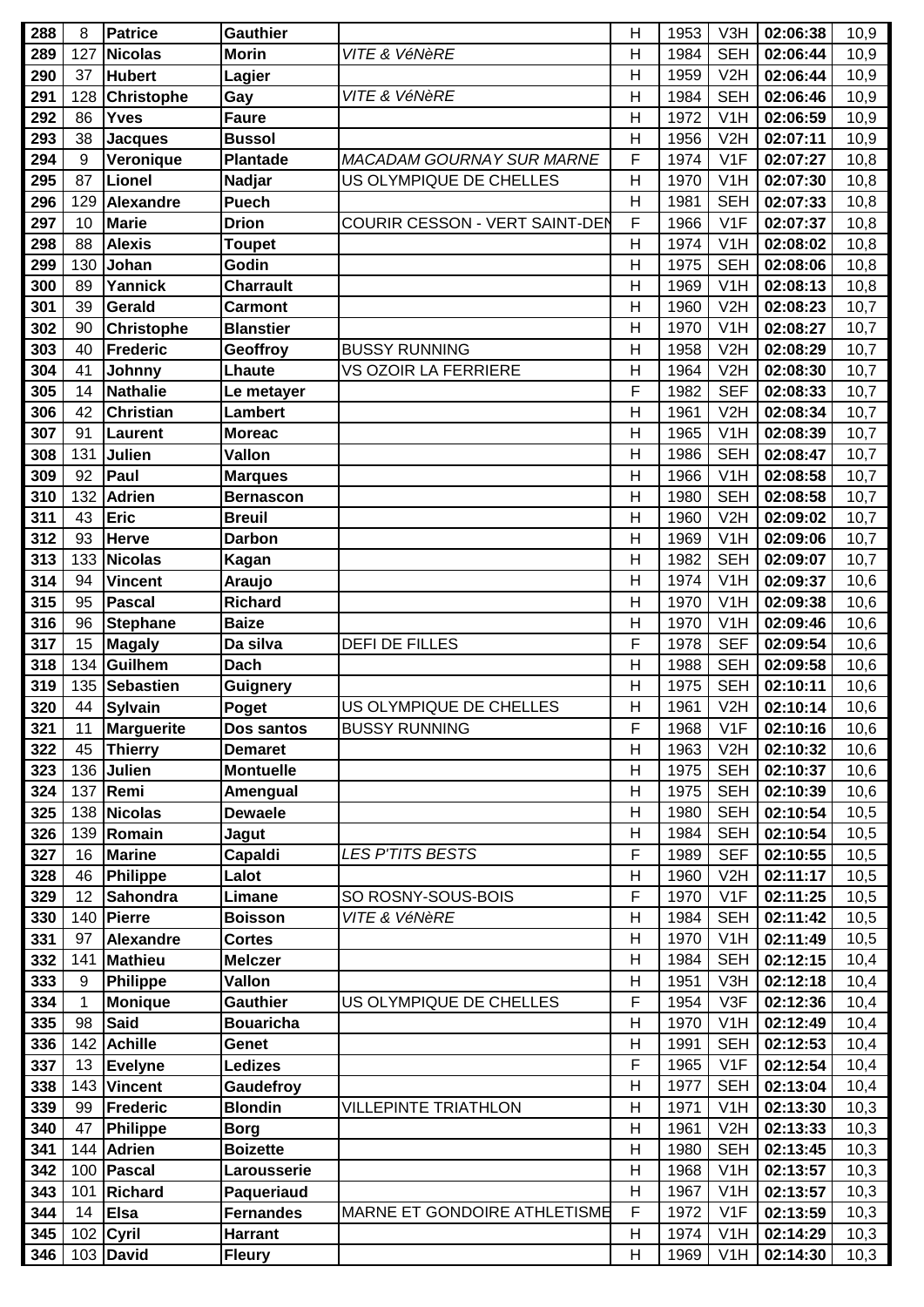| 347        |     | 145 Philippe        | Ginesy                |                                | H             | 1979         | <b>SEH</b>       | 02:14:30 | 10,3       |
|------------|-----|---------------------|-----------------------|--------------------------------|---------------|--------------|------------------|----------|------------|
| 348        | 10  | <b>Jean charles</b> | <b>Maurice</b>        | US IBERIQUE PLESSIS TREVISE    | Н             | 1949         | V3H              | 02:15:01 | 10,2       |
| 349        | 11  | Jean marc           | <b>Besson</b>         |                                | H             | 1951         | V3H              | 02:15:05 | 10,2       |
| 350        | 48  | Marc                | <b>Antoine</b>        | <b>ASVA SANOFI</b>             | $\mathsf{H}$  | 1961         | V <sub>2</sub> H | 02:15:19 | 10,2       |
| 351        | 104 | Michel              | <b>Bolen</b>          |                                | $\mathsf{H}$  | 1970         | V <sub>1</sub> H | 02:15:29 | 10,2       |
| 352        | 15  | Anna                | <b>Basina</b>         |                                | F             | 1970         | V <sub>1</sub> F | 02:15:35 | 10,2       |
| 353        | 17  | <b>Catherine</b>    | Capron                |                                | F             | 1979         | <b>SEF</b>       | 02:15:45 | 10,2       |
| 354        | 16  | Marie france        | Colomy                | US ROISSY EN BRIE              | F             | 1970         | V <sub>1</sub> F | 02:15:49 | 10,2       |
| 355        | 146 | Ludovic             | <b>Divo</b>           |                                | $\mathsf{H}$  | 1978         | <b>SEH</b>       | 02:15:56 | 10,2       |
| 356        | 147 | Victor              | <b>Barteau</b>        |                                | $\mathsf{H}$  | 1991         | <b>SEH</b>       | 02:15:57 | 10,2       |
| 357        | 17  | <b>Chrystelle</b>   | <b>Flory</b>          |                                | F             | 1973         | V1F              | 02:15:58 | 10,2       |
| 358        | 49  | <b>Daniel</b>       | <b>Cathala</b>        |                                | Η             | 1958         | V <sub>2</sub> H | 02:16:07 | 10,1       |
| 359        | 12  | <b>Christian</b>    | <b>Sillaire</b>       |                                | H             | 1950         | V3H              | 02:16:08 | 10,1       |
| 360        | 105 | Ludovic             | <b>Bourre</b>         |                                | H             | 1974         | V1H              | 02:16:19 | 10,1       |
| 361        | 148 | Sebastien           | <b>Hardy</b>          |                                | H             | 1988         | <b>SEH</b>       | 02:16:43 | 10,1       |
| 362        | 18  | <b>Carole</b>       | <b>Chevalier</b>      | VITE & VéNèRE                  | F             | 1984         | <b>SEF</b>       | 02:16:44 | 10,1       |
| 363        | 19  | Josefa              | <b>Matondzi</b>       |                                | F             | 1979         | <b>SEF</b>       | 02:16:45 | 10,1       |
| 364        | 20  | <b>Audrey</b>       | <b>Beauvois</b>       |                                | F             | 1984         | <b>SEF</b>       | 02:16:52 | 10,1       |
| 365        | 149 | <b>Yoann</b>        | <b>Cosseve</b>        |                                | Н             | 1983         | <b>SEH</b>       | 02:16:53 | 10,1       |
| 366        | 21  | <b>Emelyne</b>      | <b>Mariette</b>       |                                | F             | 1988         | <b>SEF</b>       | 02:16:53 | 10,1       |
| 367        | 106 | Jean marc           | <b>Suedile</b>        | MARAKECH2015                   | $\mathsf{H}$  | 1972         | V <sub>1</sub> H | 02:17:06 | 10,1       |
| 368        | 107 | <b>Bruno</b>        | <b>Guesdes</b>        | <b>CC THELLE</b>               | H             | 1967         | V1H              | 02:17:13 | 10,1       |
| 369        | 18  | Ingrid              | Goruchon              | COURIR CESSON - VERT SAINT-DEN | F             | 1966         | V1F              | 02:17:31 | 10,0       |
| 370        | 108 | Stephane            | <b>Mermilliod</b>     |                                | $\mathsf{H}$  | 1973         | V <sub>1</sub> H | 02:17:38 | 10,0       |
| 371        | 150 | Gauthier            | Pelloquin             |                                | Η             | 1983         | <b>SEH</b>       | 02:18:39 | 10,0       |
| 372        | 22  | Nathalie            | Coulon                |                                | F             | 1979         | <b>SEF</b>       | 02:18:55 | 9,9        |
| 373        | 19  | <b>Anne claire</b>  | Farhi                 |                                | F             | 1970         | V1F              | 02:18:59 | 9,9        |
| 374        | 20  | Michele             | <b>Glet choucroun</b> |                                | F             | 1967         | V <sub>1F</sub>  | 02:19:00 | 9,9        |
| 375        | 109 |                     | <b>Rebillard</b>      |                                | $\mathsf{H}$  | 1974         | V <sub>1</sub> H | 02:19:12 |            |
| 376        | 23  | Anthony<br>Leslie   | <b>Bouriel</b>        |                                | F             | 1990         | <b>SEF</b>       | 02:19:33 | 9,9<br>9,9 |
|            | 151 | Guillaume           |                       |                                | $\mathsf{H}$  |              | <b>SEH</b>       |          |            |
| 377        | 152 | Nicolas             | <b>Schiffmann</b>     |                                |               | 1984<br>1978 | <b>SEH</b>       | 02:19:36 | 9,9        |
| 378<br>379 | 24  | <b>Charlotte</b>    | Lamboley              |                                | H<br>F        | 1986         | <b>SEF</b>       | 02:19:52 | 9,9        |
|            |     |                     | <b>Seguret</b>        |                                |               |              |                  | 02:20:02 | 9,9        |
| 380        |     | 153 Andrzej         | <b>Piatek</b>         |                                | Н<br>F        | 1986         | SEH  <br>V1F     | 02:20:10 | 9,8        |
| 381        | 21  | <b>Anne laure</b>   | <b>Teyrat</b>         |                                |               | 1974         |                  | 02:20:22 | 9,8        |
| 382        | 50  | Thierry             | Chiocchia             |                                | H             | 1960         | V2H              | 02:20:24 | 9,8        |
| 383        | 154 | Anthony             | <b>Constantin</b>     |                                | H             | 1991         | <b>SEH</b>       | 02:20:24 | 9,8        |
| 384        | 110 | Erick               | <b>Bonpan</b>         |                                | H             | 1972         | V <sub>1</sub> H | 02:20:30 | 9,8        |
| 385        | 111 | Stephane            | <b>Tassel</b>         |                                | H             | 1971         | V <sub>1</sub> H | 02:20:31 | 9,8        |
| 386        | 25  | <b>Caroline</b>     | <b>Murzyn</b>         |                                | F             | 1981         | <b>SEF</b>       | 02:20:37 | 9,8        |
| 387        | 13  | Michel              | <b>Pottin</b>         |                                | H             | 1949         | V3H              | 02:20:45 | 9,8        |
| 388        | 155 | Yann                | <b>Dufros</b>         |                                | Η             | 1978         | <b>SEH</b>       | 02:20:49 | 9,8        |
| 389        | 5   | Anne                | <b>Magdelaine</b>     | <b>CSM FINANCES (PARIS)</b>    | F             | 1961         | V2F              | 02:20:56 | 9,8        |
| 390        | 22  | <b>Christelle</b>   | Goix                  | <b>BUSSY RUNNING</b>           | F             | 1967         | V1F              | 02:21:06 | 9,8        |
| 391        | 51  | Jean yves           | Pibouin               |                                | $\mathsf{H}$  | 1958         | V2H              | 02:21:07 | 9,8        |
| 392        | 112 | Laurent             | <b>Tarris</b>         |                                | Η             | 1971         | V <sub>1</sub> H | 02:21:20 | 9,8        |
| 393        | 156 | Antoine             | <b>Jungers</b>        |                                | H             | 1987         | <b>SEH</b>       | 02:21:48 | 9,7        |
| 394        | 157 | Nicolas             | <b>Rolland</b>        |                                | H             | 1985         | <b>SEH</b>       | 02:21:51 | 9,7        |
| 395        | 23  | Laure               | Cadiou                |                                | F             | 1971         | V1F              | 02:21:54 | 9,7        |
| 396        | 113 | Johan               | <b>Daval</b>          |                                | Н             | 1969         | V <sub>1</sub> H | 02:22:04 | 9,7        |
| 397        | 52  | Patrick             | <b>Bernard</b>        | <b>BUSSY RUNNING</b>           | $\mathsf{H}%$ | 1956         | V2H              | 02:23:14 | 9,6        |
| 398        | 53  | <b>Thierry</b>      | <b>Dumont</b>         | <b>BUSSY RUNNING</b>           | Н             | 1960         | V2H              | 02:23:14 | 9,6        |
| 399        | 114 | Bruno               | <b>Dujardin</b>       | <b>BUSSY RUNNING</b>           | H             | 1967         | V <sub>1</sub> H | 02:23:14 | 9,6        |
| 400        | 54  | Alain               | <b>Sarrazin</b>       |                                | H             | 1957         | V2H              | 02:23:34 | 9,6        |
| 401        | 115 | <b>Vincent</b>      | <b>Eches</b>          |                                | H             | 1966         | V <sub>1</sub> H | 02:23:54 | 9,6        |
| 402        | 158 | <b>Jeremy</b>       | <b>Peltier</b>        |                                | H             | 1983         | <b>SEH</b>       | 02:25:12 | 9,5        |
| 403        | 24  | <b>Sandrine</b>     | <b>Debray</b>         |                                | F             | 1972         | V1F              | 02:25:28 | 9,5        |
| 404        | 159 | Arnaud              | Quatrehomme           |                                | Η             | 1976         | <b>SEH</b>       | 02:25:46 | 9,5        |
| 405        | 160 | Jonathan            | Lozach                |                                | H             | 1985         | <b>SEH</b>       | 02:25:46 | 9,5        |